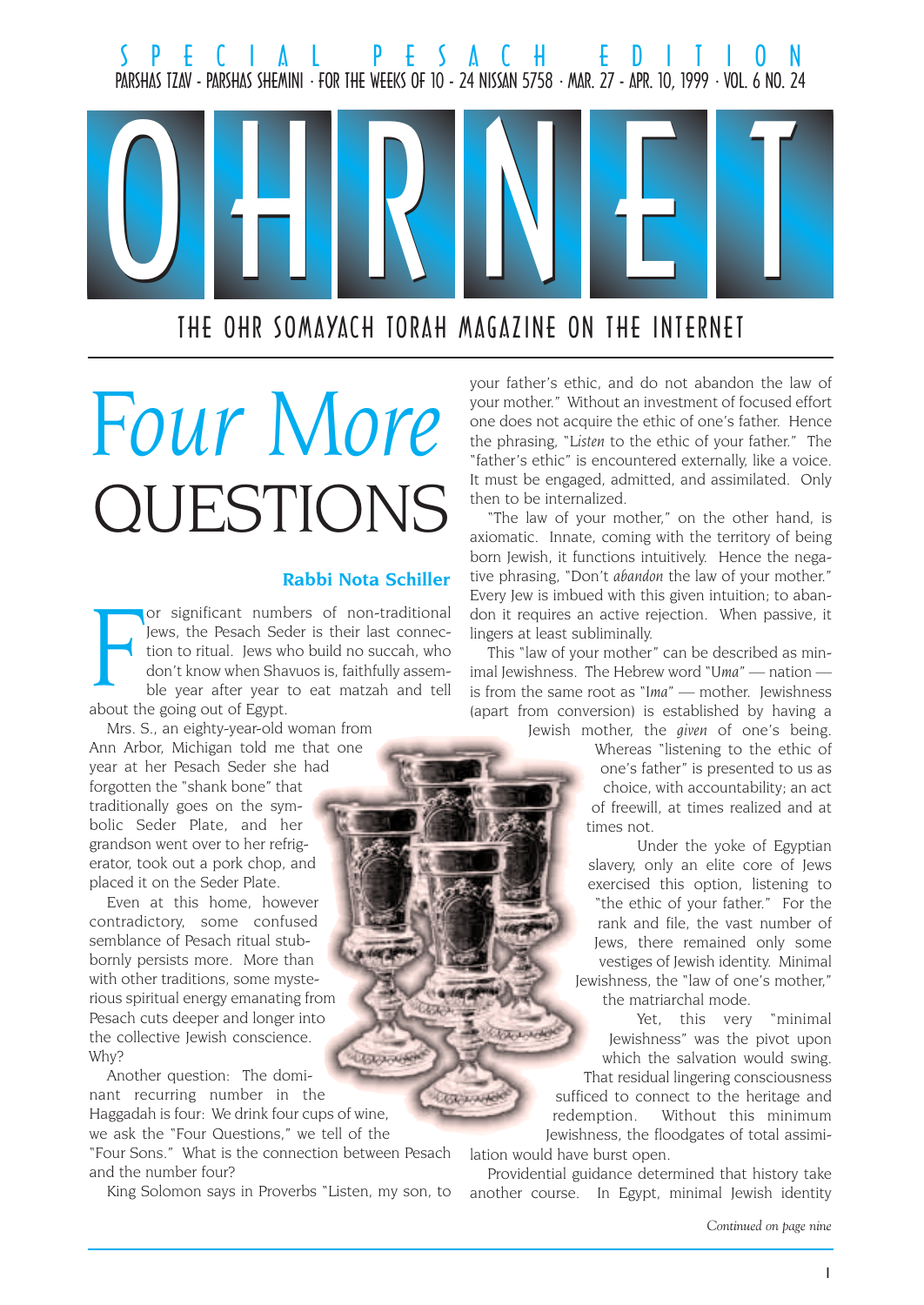

Rabbi Dovid Orlofsky

There is a beautiful custom<br>that takes place every<br>Passover at the Seder.<br>After kiddush, the father<br>breaks the middle that takes place every Passover at the Seder. After kiddush, the father breaks the middle matzah of the three matzahs placed before him and hides it away till the end of the Seder. It is the afikomen, the final food eaten at the Seder. Afikomen is apparently related to the Greek word for

"dessert," and its a real pleasure to watch the happy contented faces of the Seder participants munching away at still another piece of matzah. Some people observe it's even tastier this year then usual.

They are eating the cardboard box. But as all the youngsters know, before you can reach that exciting

conclusion to the Seder, you first have to get the afikomen. The children, as you know, are encouraged

to steal the afikomen and hold it hostage, refusing to return it until you promise to buy them the gift of their dreams.

Now, far be it from me to be the grinch that stole Passover, but does it make sense to encourage our children to steal, blackmail and extort money from us? Granted, once they get married they'll be

> doing it on a regular basis, but do we need to instill it in them as a value

> > at a religious

ceremony?

There are those who suggest it's just a harmless game designed to maintain the children's interest in the Seder so they don't drift off. In that case, there should be something there for the average adult as well. But as far as the children are concerned, why not do what we always do? Tell them if they sit quietly they'll get a prize. Offer them a chance to answer questions about what we read.

But thievery and extortion? Isn't that taking educational aids a little too far? Although perhaps seeing what's going on in the American school system, this might be a good way to prepare them. But I digress.

The truth is, I think there's a tremendous lesson to learn from the custom of stealing the afikomen. Let's take a quick look at the Seder. The kiddush is followed by a series of unusual activities. We dip a vegetable in salt water, we uncover the matzos, we re-cover the matzos, we remove the Seder plate, we refill the wine cups. Busy as beavers, we are. Finally we get down to business and one of the children recites "Ma Nishtana - the Four Questions." When the child finishes, he is returned to his seat at the table where, between plotting his afikomen caper, he throws things at his brother and annoys his sister.

Continued on page nine

## A Message to Our Readers

The printed version of **OHRNET** has been serving<br>you for close to four years. Each week 4,000 copies<br>are printed and distributed to communities through-<br>out Israel, Unfortunately, due to budgetom: pressures we you for close to four years. Each week 4,000 copies **L** are printed and distributed to communities throughout Israel. Unfortunately, due to budgetary pressures we cannot continue to print OHRNET.

If you, our readers, want to continue enjoying the printed version of OHRNET please help us defray the publishing costs. All contributions are welcome. There are also many opportunities available for dedicating and sponsoring OHRNET.

Contributions should be made payable to Ohr Somayach International and sent to POB 18103, Jerusalem 91180. For dedications and sponsorships please contact Rabbi Reuven Lauffer at 02-581-0315 or Email: lauffer@ohr.israel.net

Our material has always been available via electronic mail and if you wish to join our more than 20,000 subscribers to this service you may subscribe at info@ohr.org.il

General Editor: Rabbi Moshe Newman Editorial & Web Consultant: Rabbi Reuven Lauffer Associate Editors: Rabbi Mordechai Becher , Rabbi Reuven Subar Contributing Writers: Rabbi Mendel Weinbach, Rabbi Yaakov Asher Sinclair Web Production: Michael Treblow, Eli Ballon TANENBAUM COLLEGE POB 18103, Jerusalem 91180, Israel • Tel: 02-581-0315 • Fax: 02-581-2890

Published by **OHR SOMAYACH**

THE OHR SOMAYACH TORAH MAGAZINE ON THE INTERNET

0 | H | R | N | <del>E</del> | T

Produced by the Office of Communications Rabbi Eliezer Shapiro, Director

OHRNET is available from several sources: E-MAIL VIA INTERNET: Write to info@ohr.org.il for information. WORLD WIDE WEB: Our address is: www.ohrnet.org

The Ohr Somayach Web Site is hosted by VIRTUAL JERUSALEM WWW.VIRTUALJERUSALEM.COM

This publication contains words of Torah. Please treat it with due respect.

© 1999 OHR SOMAYACH INSTITUTIONS - ALL RIGHTS RESERVED PRINTED IN ISRAEL AT OLD CITY PRESS 02-651-1529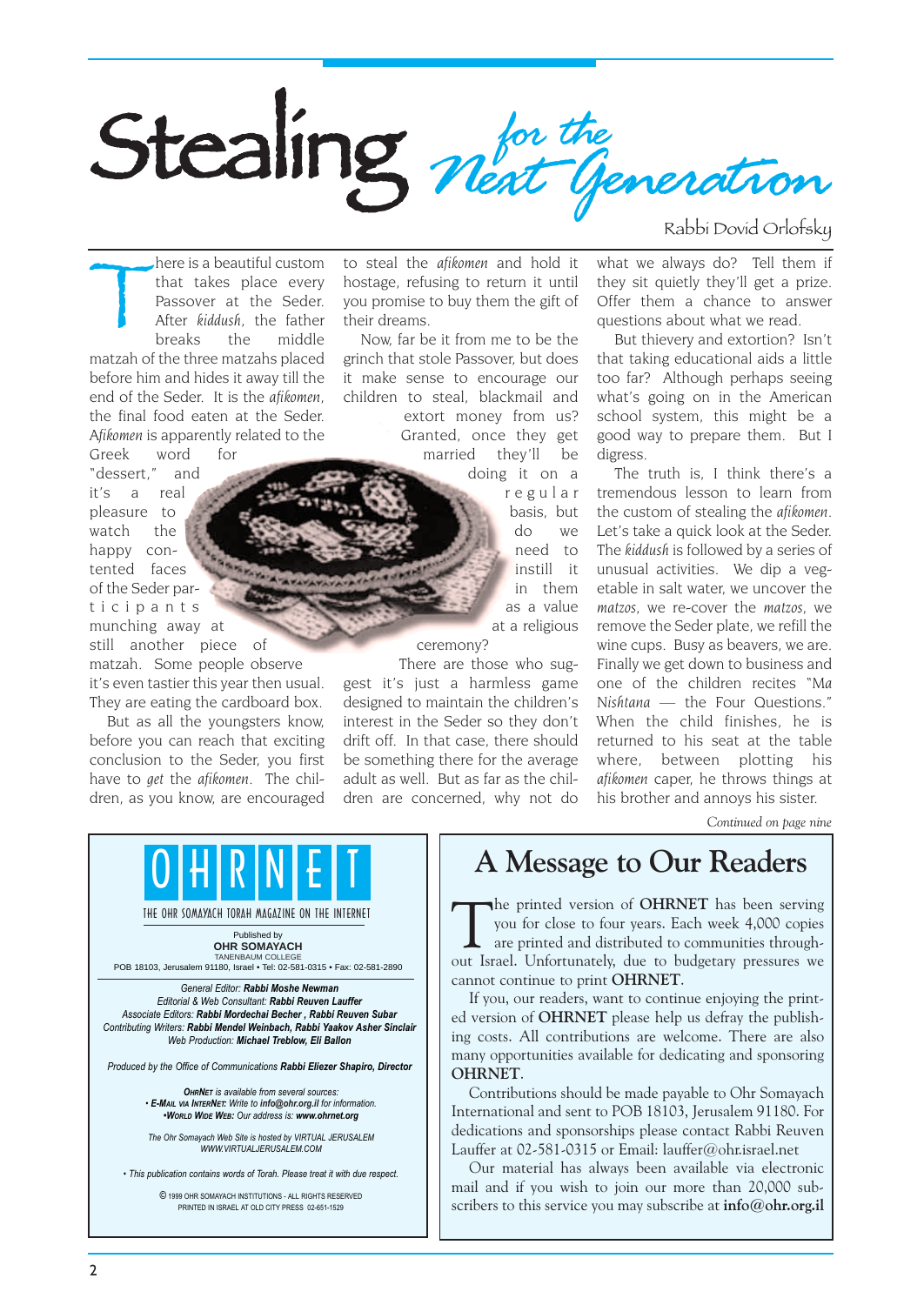## PARSHAS TZAV PARSHA Insights

### **Interlaced**

''And raise up the ash..." (6:3) t first sight, some things in<br>Judaism look pretty weird. I<br>remember someone who was-<br>n't religious discovering the halacha Judaism look pretty weird. I remember someone who wasn't religious discovering the halacha that you have to tie your left shoe before your right. He said to me "I really can't believe that G-d cares which shoe I tie first."

I could have explained to him that we tie the left shoelace first as a gesture of respect to the leather strap of the tefillin which is worn on the left arm. However, I realized that what was bothering him was something more fundamental.

Those of us born in the West grew up in a world where religion is a weekend activity. The main role of the clergy is, at best, to "hatch, match, and dispatch." Religion is compartmentalized, and so is G-d. To the Western mind, if there be a G-d, He is limited to guest appearances on weekends. Any further intrusion into our lives is considered extremely irksome.

In 1898, Lord Melbourne remarked on hearing an evangelical sermon: "Things have come to a pretty pass when religion is allowed to invade the sphere of private life.

To the Jew, however, Judaism is not a leisure activity. It is not an aspect of life. It is life.

The Jew sees every activity as an opportunity to come closer to G-d. What we eat. What we think. What we say. What we do. What we don't do. Nothing in this world is devoid of the potential for spirituality. Nothing is neutral.

If the purpose of creation is for us to recognize G-d, then everything must have been created to that end. The alternative would be that there are vast areas of this world which have no part in G-d's purpose, and that would be accusing the Master of the world of extreme sloppiness.

In the above verse, the Hebrew word for ash is deshen. Deshen can be read as an acronym for davar shelo  $nechshav$  - "something without importance." When the Torah says, "and raise up the ash," it is telling us to take everything, even those things that seem to us like ash, insignificant and valueless, and place them next to the altar. To raise up the little thought of parts of our lives and to use them to serve G-d. For there is nothing in this world which cannot be used to serve Him. Even the humblest shoelace.

## Scaling Peaks

"He shall separate the ash of what the fire consumed...and place it next to the altar"  $(6:3)$ 

If you'd spent many years learning<br>to play the piano, you'd be pretty<br>disappointed if you woke up one<br>morning and found it a struggle to f you'd spent many years learning to play the piano, you'd be pretty disappointed if you woke up one play Chopsticks. If you'd made a million dollars and put it in the bank, you'd be pretty upset if the next day it had vanished into thin air.

Physical achievements tend not to vanish overnight. However, when it comes to our spiritual achievements, every day we start from scratch. We can't assume that yesterday's spiritual triumphs will protect us from today's challenges. Every day there is another spiritual Everest to climb.

Sounds like hard work, doesn't it? It is.

But there is one consolation. Even though we face anew our spiritual challenges every day, we are not the same person we were yesterday. Through rising to yesterday's spiritual challenges, we have become a different being. And we go out to scale those spiritual peaks, not as who we were yesterday morning, but as a new person.

We can see this idea in the beginning of this week's Parsha: Every day the kohen would remove the ash of the daily offering and place it at the base of the altar. Miraculously, the ash would be swallowed by the ground around the base of the altar. Thus, the daily offering was a different offering every day, but its ashes, the evidence of yesterday's service, became part and parcel of the altar on which that service was performed.

Sources: Interlaced - Admor Rabbi Tzvi HaKohen MiRimanov in Iturei Torah Scaling Peaks - Rabbi Shimshon Rafael Hirsch, Rabbi Mordechai Perlman

## PARSHA Overview

The Torah addresses Aharon and his sons to teach them additional laws relating to their service. The ashes of the korban olah  $-$  the offering burnt on the altar throughout the night  $-$  are to be removed from the area by the kohen after he takes off his special linen clothing. The olah is brought by someone who forgot to perform a positive commandment of the Torah. The kohen retains the skin. The fire on the altar must be kept constantly ablaze. The korban mincha is a meal offering of flour, oil and spices. A handful is burned on the altar and a kohen eats the remainder before it becomes leaven. The Parsha describes the special korbanos offered by the kohen gadol each day, and by Aharon's sons and future descendants on the day of their inauguration. The chatas, the korban brought after an accidental transgression, is

described, as are the laws of slaughtering and sprinkling the blood of the asham guilt-korban. The details of shelamim, various peace korbanos, are described, including the prohibition against leaving uneaten until morning the remains of the todah, the thanks-korban. All sacrifices must be burned after they may no longer be eaten. No sacrifice may be eaten if it was slaughtered with the intention of eating it too late. Once they have become ritually impure, korbanos may not be eaten and should be burned. One may not eat a korban when he is ritually impure. Blood and chelev, forbidden animal fats, are prohibited to be eaten. Aharon and his sons are granted the breast and shank of every korban shelamim. The inauguration ceremony for Aharon, his sons, the Mishkan and all of its vessels is detailed.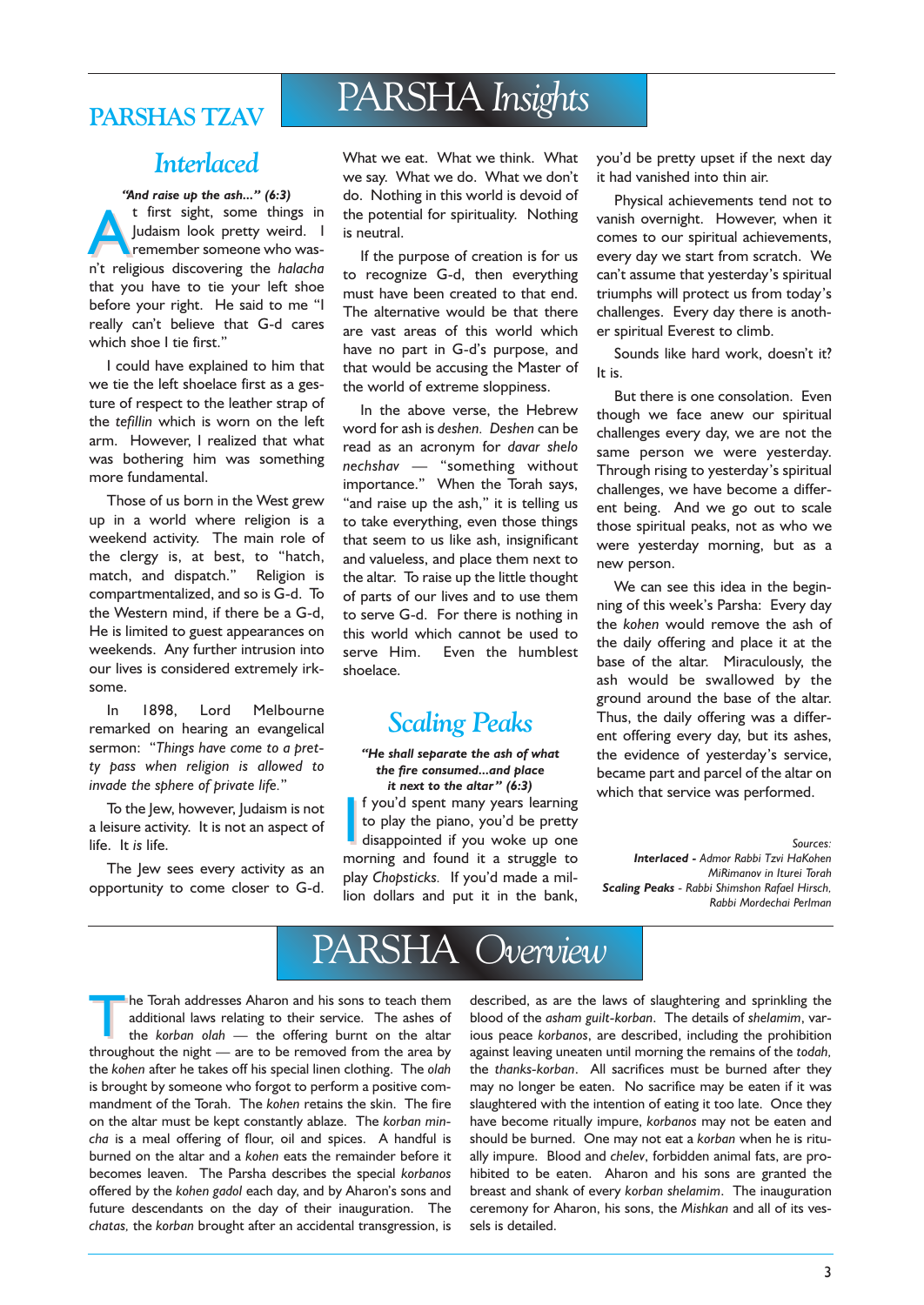Insights, explanations and comments for the seven pages of Talmud studied in the course of the worldwide Daf Yomi cycle.

## WEEKLY Daf

Yoma 79 - 85

## A Different Choice

Io save a life, we must violate Shabbos or any of the Torah's mitzvos, except for the three sins of idol worship, sexual immorality and murder. This rule Torah's mitzvos, except for the three sins of idol worship, sexual immorality and murder. This rule is stated in this week's gemara section.

If a life-threatening illness requires a person to eat, he is fed even on Yom Kippur; if no kosher food is available, he is fed non-kosher food. If different categories of forbidden food are available, we must choose that category which has the least severe degree of prohibition. Where there is the meat of a neveilah (a kosher species which died without proper shechita), it should be offered rather than untithed produce. This is because the punishment for eating neveilah is only lashes, while eating untithed produce carries the punishment of premature death.

The gemara continues with other such examples, explaining how to decide, on the basis of lesser gravity, which of two categories of forbidden food should be given to save a life.

An interesting problem arises based on a gemara on the flip side of this page. The gemara declares that the failure of a Jew to wash his hands before eating bread led to his eating swine meat. Rashi (Mesechta Chullin 106a) explains this: There was once a Jewish restaurant owner who used to serve kosher meat to his Jewish customers and nonkosher meat to his non-Jewish ones. A client whom he did not know entered his restaurant and did not wash his hands before eating bread. Thus, the owner assumed he was not Jewish and served him non-kosher meat.

What kind of non-kosher meat did he serve him? Our gemara mentions swine meat, but in Mesechta Chullin there is a difference of opinion. Rabbi Dimi says it was swine meat; the Sage Ravin states that it was neveilah.

What difference does it make whether he ate swine or neveilah, since both are forbidden? Rashi there points out that eating swine meat is a more serious sin than eating neveilah, because he not only violates a negative command but transgresses a positive command as well. That is, he violates the prohibition against eating swine, plus he transgresses the positive command to eat only animals which have split hooves and chew their cud.

It should therefore follow that if, in a life-threatening situation, there be a choice between neveilah and swine, neveilah is preferred. This example is, however, not mentioned either in the gemara or in Shulchan Aruch. (Comments are invited.) Yoma 83a/b

### Soul Food

I ncluded in the cases of life-saving taking precedence over the laws of Yom Kippur is that of an expectant mother whose unborn child smells food. If the resulting desire to taste that food is not satisfied, the lives of both mother and child are in danger. The mishna therefore tells us that she must be given to eat from that food until she recovers.

The Sages nevertheless attempted to satisfy the hunger of such a woman without violating the ban of eating on Yom Kippur. Two incidents are recounted by the gemara.

When such a case came before Rebbi (Rabbi Yehuda Hanasi) he instructed his disciples to whisper to the expectant mother that "Today is Yom Kippur." This was done and the unborn child's hunger ceased. Rebbi then quoted this passage regarding that child: "Before I formed you in the belly, I knew you, and before you went forth from the womb I sanctified you." (Yirmiyahu  $1:5$ ) That child grew up to be the great sage Rabbi Yochanan.

A similar incident with a different result involved Rabbi Chanina. He gave the same instructions as did Rebbi but the unborn child did not respond until his mother was actually fed. Rabbi Chanina quoted the words of King David in regard to this child: "The wicked are estranged (from Hashem) in the belly." (Tehillim  $58:4$ ) The child turned out to be a notorious grain hoarder by the name of Shabtai.

The sense of smell, explains Maharsha, is a spiritual one, as the gemara says (Berachos 43b): What is it that the soul derives pleasure from but not the body? Fragrance!" The sense of taste, on the contrary, is a physical one. This is why smelling fragrances is permitted on Yom Kippur while tasting food is forbidden. For Yom Kippur is a microcosm of the World to Come in which there is no eating or drinking.

This unborn child whose hunger was satisfied by the soulful experience of merely smelling food, a pleasure permitted on Yom Kippur, turned out to be the great man of soul, Rabbi Yochanan. The other child whose hunger could not be satisfied with smell alone, but rather required the physical experience of eating which is forbidden on Yom Kippur, was destined to be a coarse individual with a material appetite for monetary gain at the expense of others.

Yoma 82b

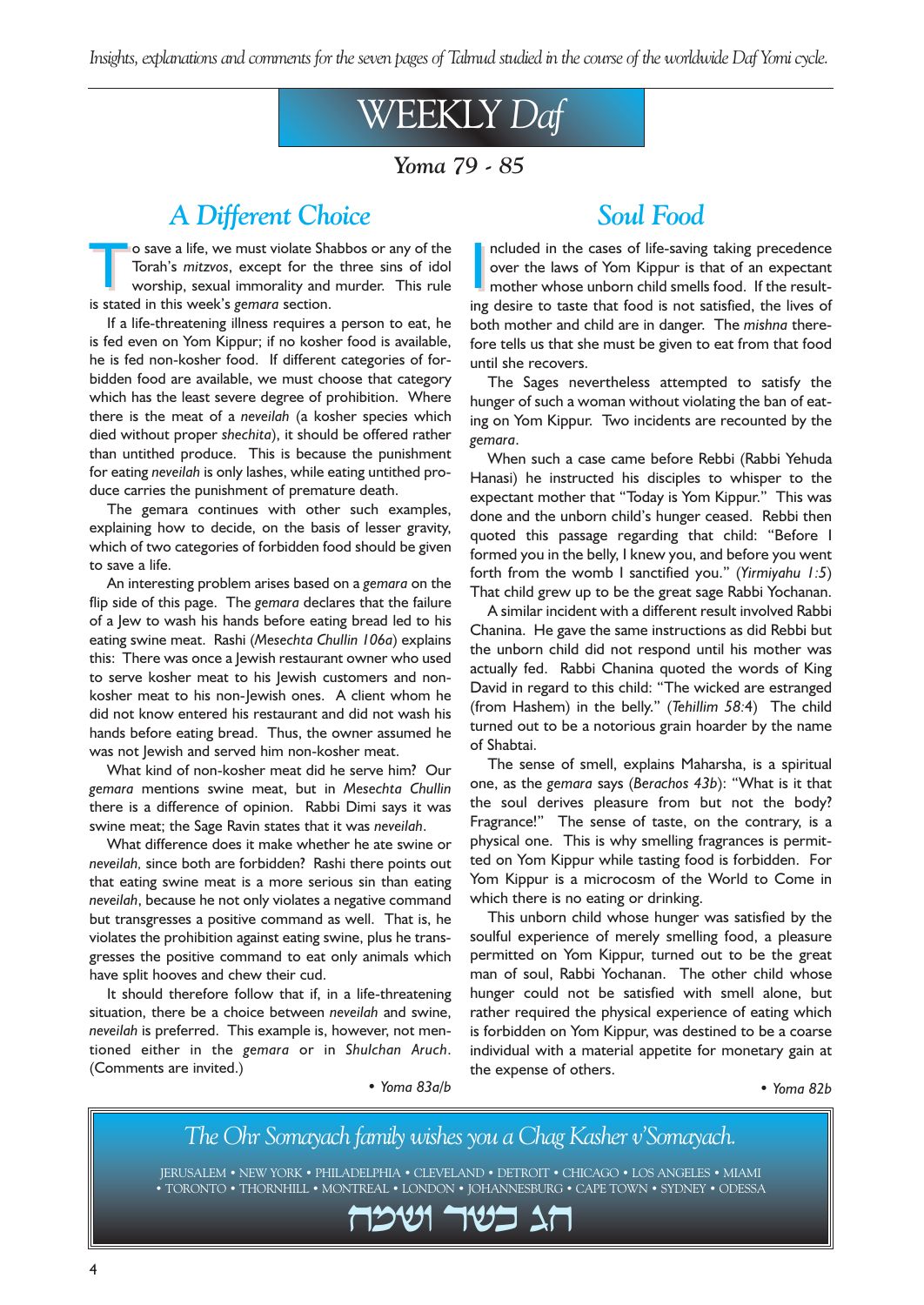## PARSHAS TZAV

## PARSHA Q&A

- 1. What separated the kohen's skin from the priestly garments?
- 2. How often were the ashes removed from upon the mizbe'ach? How often were they removed from next to the mizbe'ach?
- 3. If someone extinguishes the fire on the mizbe'ach, how many Torah violations has he transgressed?
- 4. The portion of a flour-offering offered on the mizbe ach may not be chametz. But is the kohen's portion allowed to be chametz?
- 5. When a kohen is inaugurated, what offering must he bring?
- 6. What three baking processes were used to prepare the korban of Aharon and his sons?
- 7. What is the difference between a minchas kohen and a minchas Yisrael?
- 8. When is a kohen disqualified from eating from a chatas?
- 9. What is the difference between a copper and earthen-

ware vessel regarding removing absorbed tastes?

- 10. Can an animal dedicated as an asham be replaced with another animal?
- 11. How does an asham differ from all other korbanos?
- 12. Unlike all other korbanos, what part of the ram or sheep may be placed on the mizbe'ach?
- 13. What three types of kohanim may not eat from the asham?
- 14. In which four instances is a korban todah brought?
- 15. Until when may a todah be eaten according to the Torah? Until when according to Rabbinic decree?
- 16. How does a korban become pigul?
- 17. Who may eat from a shelamim?
- 18. What miracle happened at the entrance of the Ohel Moed?
- 19. Other than Yom Kippur, what other service requires that the kohen separate from his family?
- 20. What are the 5 categories of korbanos listed in this Parsha?

### Answers to this Week's Questions

All references are to the verses and Rashi's commentary, unless otherwise stated

- 1. 6:3 Nothing.
- 2. 6:4 A) Every day. B) Whenever there was a lot.
- 3. 6:6 Two.
- 4. 6:10 No.
- 5.  $6:13$  A korban minchah  $-$  A tenth part of an ephah of flour.
- 6. 6:14 Boiling, baking in an oven and frying in a pan.
- 7. 6:15 The minchas kohen is burnt completely. Only a handful of the minchas Yisrael is burnt, and the remainder is eaten by the kohanim.
- 8. 6:19 If he is tamei (spiritually impure) at the time of the sprinkling of the blood.
- 9. 6:21 One can remove an absorbed taste from a copper vessel by scouring and rinsing, whereas such a taste can never be removed from an earthenware vessel.
- 10. 7:1 No.
- 11. 7:3 It can only be brought from a ram or sheep.

mikveh yet awaits sunset to become tahor); A mechusar kipurim (a tamei person who has gone to the mikveh but has yet to bring his required sacrifice); An onan (a mourner prior to the burial of the deceased). 14. 7:12 - Upon safe arrival from an ocean voyage; Upon safe arrival from a desert journey; Upon being freed from prison; Upon recovering from illness.

13. 7:7 - A t'vul yom (a tamei kohen who immersed in a

- 15. 7:15 A) Until the morning. B) Until midnight.
- 16. 7:18 The person slaughters the animal with the intention that it be eaten after the prescribed time.
- 17. 7:19 Any uncontaminated person (and not only the owner).
- 18. 8:3 The entire nation was able to fit in this very small area.
- 19. 8:34 The burning of the parah adumah (red heifer).
- 20. Olah (6:2); minchah (6:7); chatas (6:18); asham (7:1); shelamim (7:11).

12. 7:3 - The tail.

## I Didn't Know That

#### "Their portion shall not be baked as chametz..." (6:10)

By eating the flour offering, the kohen brings atonement to the owner of the offering. Therefore, the kohen's portion requires the same restrictions as the portion brought upon the altar itself; i.e., it may not be chametz.

Abarbanel

#### RAMBAN 8:1 Chronology of Mishkan Chapters<br>8:7 Garments of the Kohanim Garments of the Kohanim 132 Hiding the Miracle Recommended Reading List

- 6:7 Minchah Laws 6:18 Korbanos 7:8 Hides of Korbanos
- 7:14 Leavening in Korban Todah
- 8:11 Solution to Rashi's Source 8:22 Role of Different Korbanos in Miluim

#### SEFER HACHINUCH

- 136 The Kohen Gadol's Offering 143 Dignity and Trust
- 144 The Benefits of Kashrus
- 

5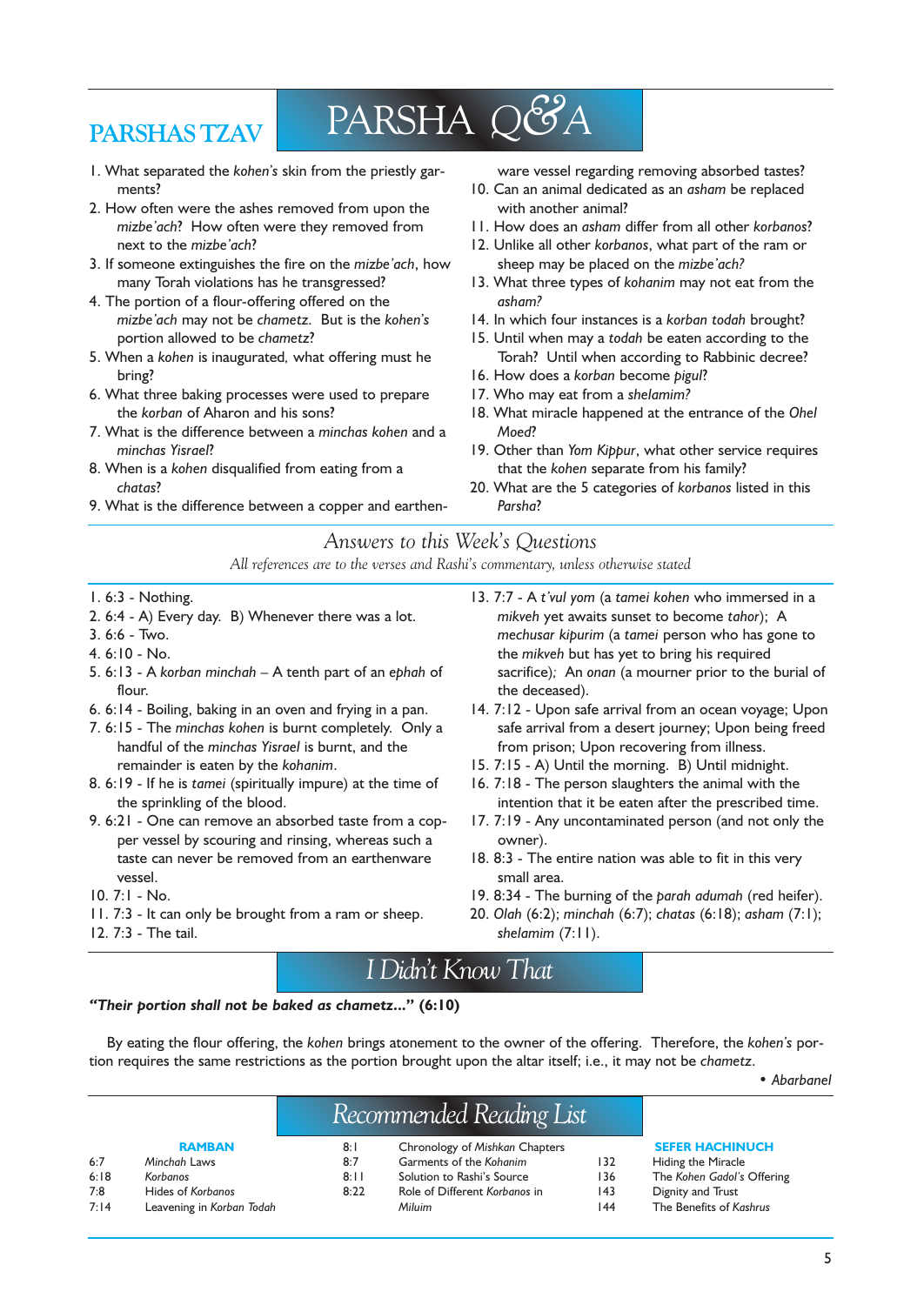## ASK the RABBI

## Kosher for Passover Roommate

#### Zippy Abramson from Nashville, TN <untitledpr@hotmail.com> wrote:

#### Dear Rabbi,

My city has a small Jewish population, which means it's highly unlikely I'll find a Jewish roommate who also keeps kosher. I think Ive figured out how to make the kosher kitchen work (though I'm always open to suggestions from people who have been in my place before), but what do I do about Passover? Is it enough to ask one's roommate to keep her chametz on her side of the kitchen, contained in a receptacle?

#### Dear Zippy Abramson,

If you must room with a non-observant roommate, the ideal would be to talk to her about the possibility of keeping kosher while in the apartment. You'd be surprised to find how many Jews are actually willing to keep kosher if merely presented with the idea. At the very least the apartment should be kept kosher for the eight days of Passover. It shouldn't be too hard to find a Jewish roommate willing to make this compromise; because most Jews anyway observe Passover in some form or another. (And besides, I wonder: Would you want to room with someone not willing to compromise for one week?)

However, Jewish law does not recommend sharing a kosher kitchen with someone who does not keep kosher. For one, there's the question of the person's knowledge of the kashrut laws. Second, when push comes to shove, how reliable can we assume a person to be if they themselves don't fully subscribe to the idea of keeping kosher? If she's cooked all day for the dinner-party you two are planning for a bunch of friends, and 10 minutes before the guests arrive, she realizes she's cooked all the meat in dairy pans, will she tell you? Or will she think, "Is it really such a big deal if just this once the meat was cooked in dairy pans? I mean, the pans were totally clean, and what Zippy doesn't know won't hurt her"

Such kashrut mistakes are quite common, so you need a kitchen partner whom you know you can rely on 100 per cent of the time to inform you if something's gone wrong.

For further reading, see the book "After the Return" by Rabbi Mordechai Becher and Rabbi Moshe Newman, Feldheim Publishers.

### Seek and Destroy

#### Yehuda (Joel P.) Wiesen, Ph.D. from Newton, MA

<Wiesen@personnelselection.com> wrote:

#### Dear Rabbi,

I have a quiz for you: What mitzvah do you do just once a year but do not say shehechianu? Well, one answer is destroying our chametz (leavened food) the day before Pesach. My question is: Why don't we say shehechianu on the mitzvah of destroying our chametz?

#### Dear Yehuda,

Good question. Shehechianu is the blessing we say upon experiencing the joy of reaching a new season in life. For example, we say shehechianu when eating a new fruit, putting on a brand-new suit, and when doing a mitzvah that comes around once a year.

So why don't we say shehechianu on the once-a-year mitzvah of destroying our chametz? Because, although we feel the joy of performing a mitzvah, we are also aware of the fact that we are engaged in an act of destruction.

Another explanation is simply that there is no need to say shehechianu at the time of destroying our chametz, because we rely on the shehechianu blessing that we say at the Pesach Seder.

#### Sources:

• Ta'amei Haminhagim 487-8

## Middle Riddle

#### Neil Reznik from Valley Forge, PA <nreznik@ccp.cc.pa.us> wrote:

Dear Rabbi, Why is the afikomen taken from the middle matzah during the Seder rather than from the top or bottom matzah?

#### Dear Neil Reznik,

On the first night of Pesach, we say two blessings over the matzahs.

The first blessing, hamotzi, is the usual blessing we say when eating bread. Since this blessing is always best to say on a whole "loaf," we therefore put an unbroken matzah on top of the stack.

The second blessing, asher kideshanu, is the special blessing we say for the commandment to eat matzah on this night. This blessing applies especially to the broken matzah, because this matzah symbolizes our broken, impoverished state as slaves in Egypt. Since this blessing is second, the broken matzah is second in the stack.

The third matzah is just there to complete the idea of lechem mishneh, which means that on Shabbat and festivals we use two whole loaves instead of just one, so it goes on the bottom. According to widespread custom, this bottom matzah is let slip from the hands before the second blessing is said. (According to some, no third matzah is used at all.)

Sources:

Mishnah Berurah 473:57, 475:2

### What Four?

Ron Sadoski from Fort Smith, AK <r.sadoski@data-tronics.com> wrote:

#### Dear Rabbi,

Please tell me the meaning of each of the cups that are used during the Seder meal. I know they have a meaning but I cannot find a good answer to satisfy my inquiry.

#### Dear Ron Sadoski,

The Torah uses four expressions to describe our redemption from Egypt: G-d said to the Jews in Egypt (Exodus 6:6-8):

- . "I will take you out from under Egypt's burdens - Vehotzeiti"
- "And I will save you from their servitude — Vehitzalti"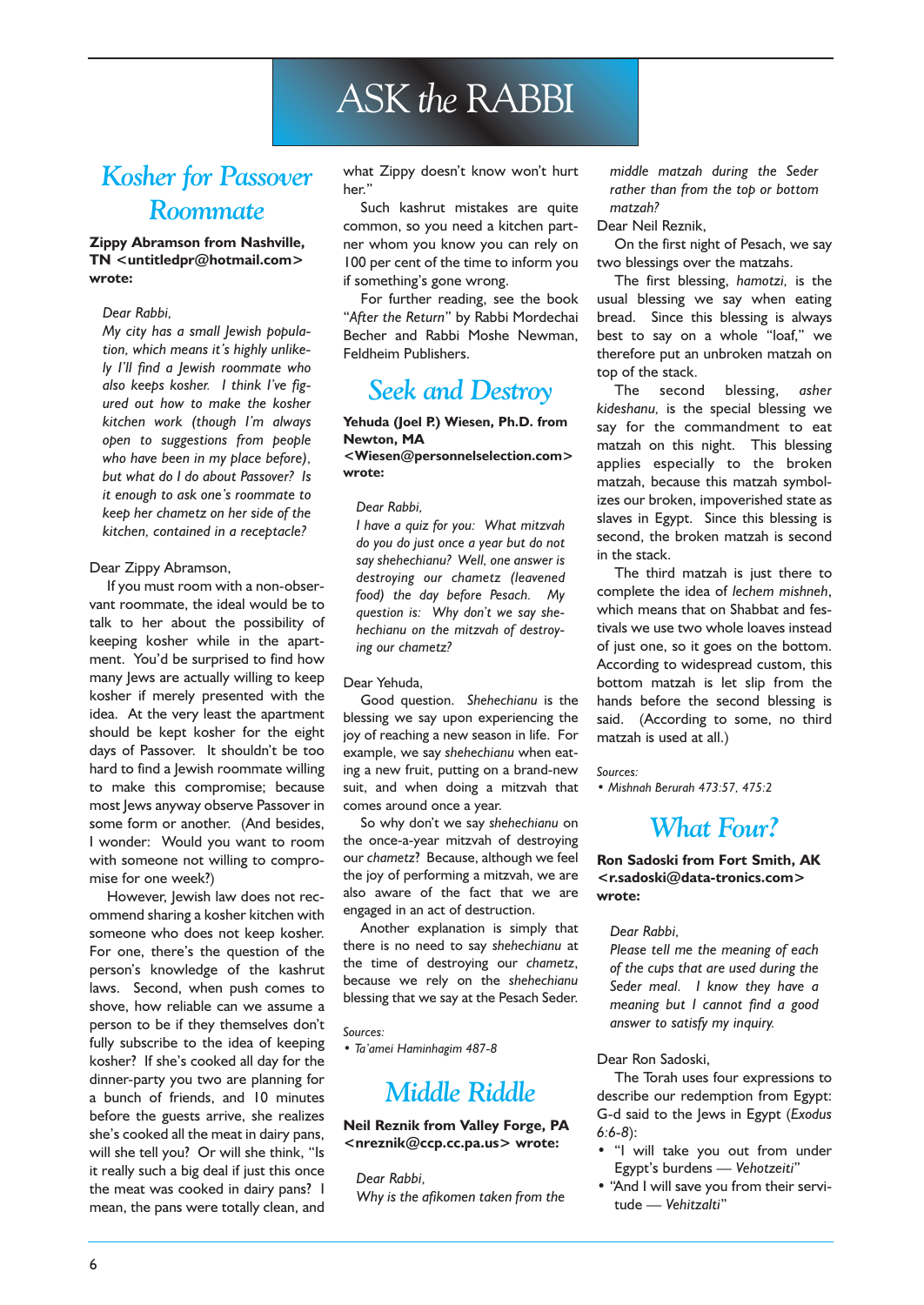## ASK the RABBI

- "And I will redeem you Vega'alti"
- "And I will take you as My nation -Velakachti

We didn't go from a slave nation to being the Chosen People at Mount Sinai overnight. There were different stages of redemption. The above phrases described these different stages. Each cup of wine represents one of these levels.

There's actually a fifth expression of redemption, "Veheveiti" (and I will bring you into the Land of Israel). This is seen as a reference to the future redemption, to be announced by Elijah the Prophet, when G-d will gather the Jews from the "four corners of the earth" and return them to their Land. This level of redemption is represented by the fifth cup, called "Elijah's cup," which we pour but we do not drink.

### Mystical Waves

#### Deb Wiener

<Debisabel@aol.com> wrote:

#### Dear Rabbi,

Hi, Rabbi, and Happy Pesach. I'm aware of a cassette Ohr Somayach offers called "The Parting of the Waves: Moses and the Red Sea The mystical meaning of the splitting of the Red Sea," by Rabbi Mordechai Becher. I'm fascinated and would like to find out about this. Thanks for any help you can give me.

#### Dear Deb Wiener,

Here's a brief idea from the class. The world contains "form" and "matter." Matter is pure material that is not formed into a shape and has no purpose as yet. Form is the goal, purpose and shape that is given to matter. Water symbolizes matter, because it has no form and takes on the shape of whatever vessel it's placed in. On a symbolic, mystical level, by splitting the waters of the Red Sea, Moshe showed that no matter or material force can stand in the way of the Jewish people's "form" or destiny.

To find out how to order this or other tapes, please check out www.ohr.org.il/tape/tapeidx.htm on the Ohr Somayach Interactive Website.

## Brewer's Yeast

#### Eliyahu Shiffman

#### <sarash1@netvision.net.il> wrote:

#### Dear Rabbi,

I like to keep my sale of chametz to a non-Jew on Pesach to a minimum, so we're already timing carefully our purchase of foods that contain chametz that we buy in bulk. My question: We buy dog food in big sacks, and I've checked the ingredients for chametz. The only suspect ingredient is "brewer's yeast." Since I understand that not only can I not eat chametz, but neither can my dog, can you tell me if brewer's yeast is chametz?

#### Dear Eliyahu Shiffman,

A kashrut expert told me that nearly all brewer's yeast is made from beer production and is chametz.

The reason you can't give your dog

chametz on Pesach is that you are not allowed to own chametz, or to derive benefit from it.

## Order a Plate

#### Joshua Tree <Hawkjoe@aol.com> wrote:

#### Dear Rabbi,

Almost every Seder Plate I've ever seen arranges the six items in a circle, in a specific order that seems to be nobody's minhag (custom). I've asked Rabbis and looked at various Haggadahs and nobody seems to have the minhag to arrange them the way all the plates are made, not Sephardim, not Ashkanazim, not Litvaks and not Chassidim. How come?

#### Dear Joshua Tree,

Funny you should ask. Just the other day I went to a mikveh to immerse a new vessel, and I bumped into a friend who was immersing a Seder Plate he had just bought in Jerusalem's Meah Shearim neighborhood. His Seder Plate was engraved in Hebrew letters with the name of each item and its place on the plate. With a wry grin, my friend showed me the message printed on the back of the box that his Seder Plate came in: "Made in China!

Anyway, there are three major customs regarding the placement of the items on the Seder Plate. My friend's Seder Plate correctly followed one of them, the custom of the Arizal.

Perhaps the plates you've seen were made by artists with an eye more for aesthetics than tradition.

## YIDDLE RIDDLE

I have fulfilled a Rabbinical commandment when I was not yet commanded to fulfill a Torah commandment. Therefore, I can no longer fulfill the Torah commandment when I am commanded to fulfill it. How is this possible?

Answer: A minor who became an adult between Pesach and Pesach Sheini (a month later, Iyar 14). In such a case in the time when the Holy Temple stood, he is responsible for eating the Pesach offering on Pesach Sheini. But if he was included in the Pesach offering on Pesach itself (and thus fulfilled eating the Pesach offering only on a Rabbinical level), he is exempt from fulfilling it again on Pesach Sheini (even though it would now be a Torah commandment since he is an adult).

> Source: Rambam, Laws of Korban Pesach 5:7 Riddle courtesy of Mordechai Perlman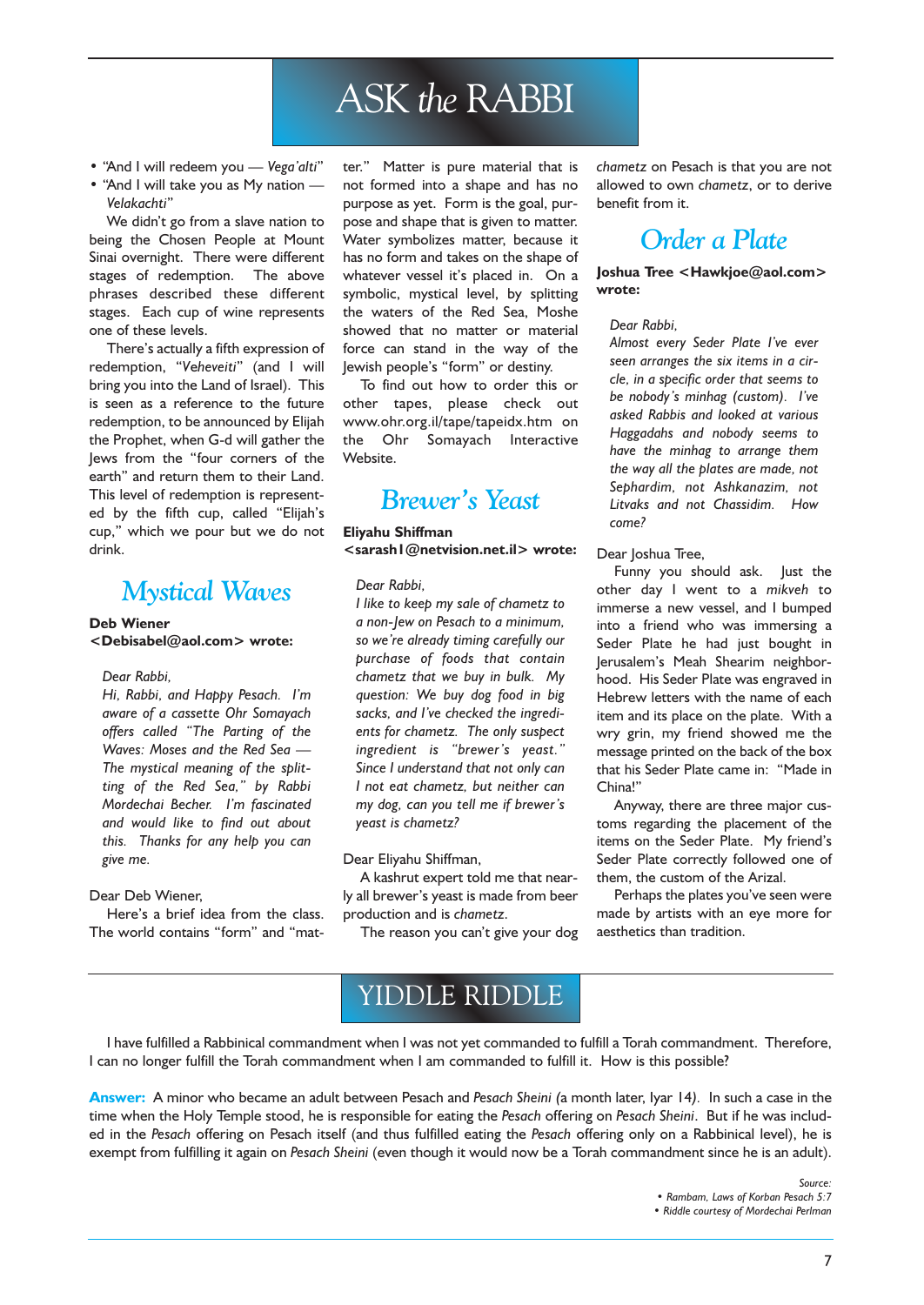### PARSHAS SHEMINI

## The Right Man For The Job

Moshe said to Aharon, 'Come near the altar...' " (9:7) **Bungee-jumping, hang-gliding,<br>free-fall parachuting, and riding<br>over Niagara falls in a beer bar-<br>and all shape of this Markov falls** free-fall parachuting, and riding over Niagara falls in a beer barrel all share one thing. You have to be absolutely meshuga to do them.

There's a big difference between being fearless and being foolhardy.

However there are times when being afraid is an advantage. The Chafetz Chaim once decided that a particular student should take a vacant post as the Rabbi in a distant community. The student was reluctant to go. He told the Chafetz Chaim he was afraid of the responsibility of being the only halachic authority for a whole community. The Chafetz Chaim replied, "Should I send someone who's not afraid?"

Sometimes being afraid doesn't disqualify someone from being the right man or woman for the job. Sometimes it's the essential quality.

Moshe had to tell Aharon, "Come near the altar." Rashi tells us that Aharon was embarrassed and afraid to approach the altar. Moshe told him not to be afraid, for it was precisely Aharon's quality of bashfulness which qualified him to be the kohen gadol.

When we want to draw close to G-d, to serve Him with more conviction and faithfulness, we might feel embarrassed by our inadequacies, afraid and incapable of such a task. "Who am I to serve G-d?" we might think. It is precisely that quality of self-effacement, of fear, which is the prerequisite for being "the right man for the job.

### Seventh Heaven

''And it was on the eighth day..." (9:1) When Moshe set up the<br>
Mishkan Sanctuary, he did-<br>
n't set it up just once; he set Mishkan Sanctuary, he didn't set it up just once; he set it up eight times. Every day, for seven days, Moshe set up the Mishkan and then took it down again. On the eighth day, he set it up and left it up.

Why was all this necessary?

Let's answer this question with another one. Why did G-d create the world?

G-d created the world so that the Sheching  $-$  the Divine Presence  $$ could dwell in it. When G-d first created the world, the Divine Presence rested on the Creation. However, Man, through his destructive spiritual actions, caused the Shechina to retreat bit by bit, until it ascended back to the Seventh Heaven. After the world had sunk to this spiritual nadir there came seven spiritual giants in seven generations who managed to bring the Divine Presence down again to this world: Avraham, Yitzchak, Yaakov, Levi, Kehas, Amram and Moshe.

With the giving of the Torah at Sinai, G-d finally "descended" once again to this world, as it says "And Hashem came down to Mount Sinai." However, in all too short a time, the Shechina retreated back to the Seventh Heaven at the Jewish People's infidelity regarding the Golden Calf.

The healing process of seven generations of tzaddikim and the concomitant return of the Shechina to this world was concretized in Moshe's building the Mishkan for seven days. However, even after these seven days, which represented the seven generations, the cure was not total. A golden calf was still possible. It was only on the eighth day, when Moshe set up the Mishkan for the eighth time, that the final cure to these spiritual maladies took effect. And thus, the Mishkan could remain standing.

This is one of the reasons that the Talmud says, "On the day the Mishkan was finally set up, Hashem had the same joy as on the day on which the Heavens and the Earth were created. For it was on that day that the purpose of this world, G-d's "dwelling" in this world, was finally achieved.

#### Sources:

The Right Man For The Job - Degel Machane Ephraim, Rabbi Mordechai Perlman Seventh Heaven - Chesed L'Avraham in Iturei Torah, Tractate Megilla 10

## PARSHA Overview

n the eighth day of the dedication of the Mishkan, Aharon, his sons, and the entire nation bring various korbanos (sacrifices) as commanded by Moshe. Aharon and Moshe bless the nation. Hashem allows the Jewish People to sense His Presence after they complete the Mishkan and draw closer to Him through their mitzvos there. Aharon's sons, Nadav and Avihu, innovate an original offering that was not commanded by Hashem. A fire comes from before Hashem and consumes them, stressing the need to perform the commandments only as Moshe directs. Moshe consoles Aharon, who grieves in silence. Moshe directs the kohanim as to their behavior during the mourning period,

and warns them that they must not drink intoxicating beverages before serving in the Mishkan. The Torah lists the two characteristics of a kosher animal: It has split hooves; and it chews, regurgitates, and re-chews its food. The Torah specifies by name those non-kosher animals which have only one of these two signs. A kosher fish has fins and easily removable scales. All birds not included in the list of forbidden families are permitted. The Torah forbids all types of insects except for four species of locusts. Details are given of the purification process after coming in contact with rituallyimpure species. The Jewish People are commanded to be separate, and holy - like Hashem.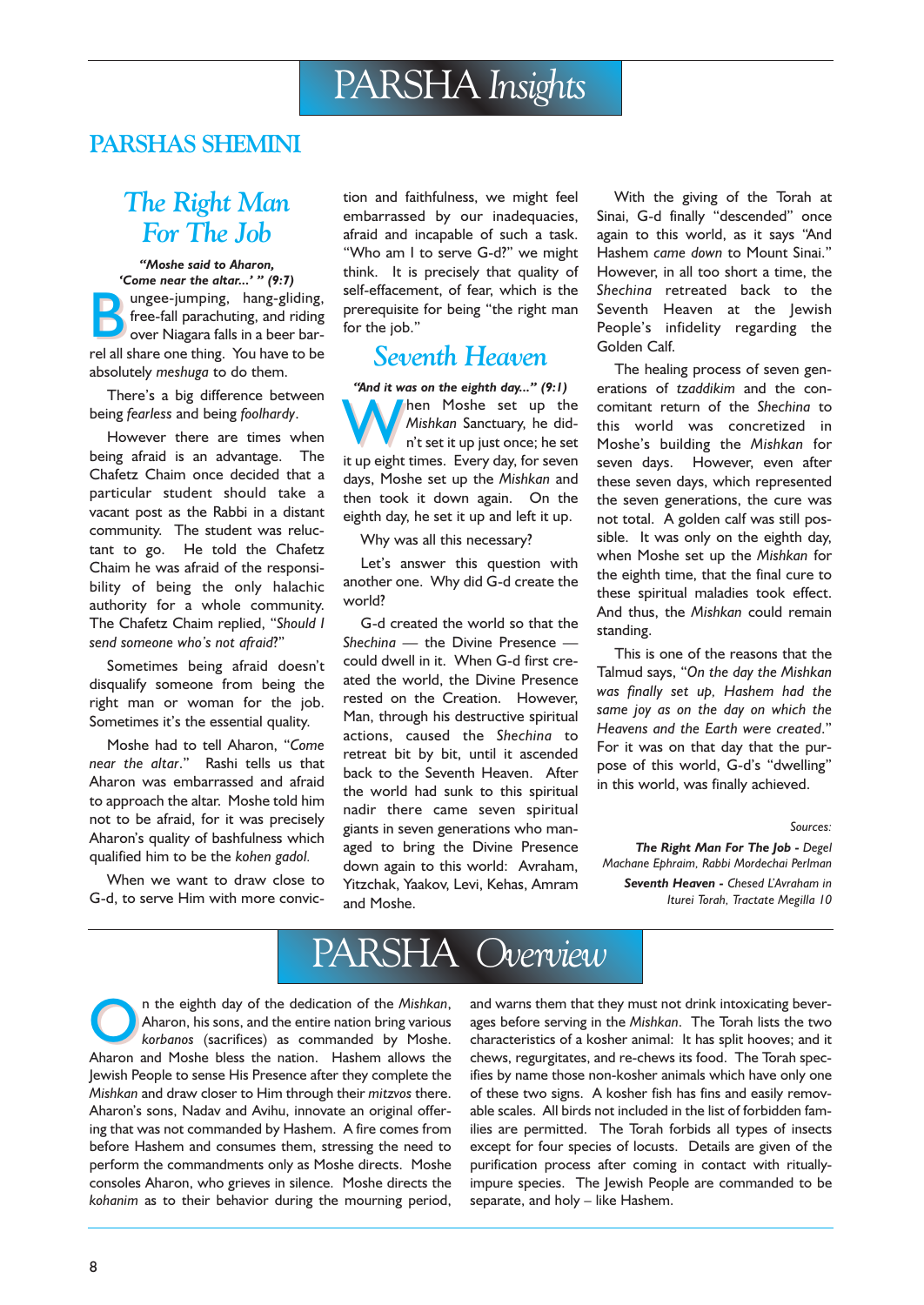remained; and the precariousness of that identity heightened the urgency for immediate exodus.

Why is the number four a dominant recurring theme in the Haggadah? The number four symbolizes the Matriarchs. Sara, Rivka, Rachel and Leah. This, "the matriarchal four." this "law of our Mothers" is what sustains us in exile.

Egypt would be a paradigm for all future exiles. Having built up sufficient antibodies to resist the malady of Egyptian exile, the Jewish nation could then survive all future exiles. The covenant guaranteeing Jewish continuity was made with the patriarchs. Yet, the mechanism by which the pact functions is the matriarchal mode. Wandering through the bleak valleys of dispersion, minimal Jewishness would be the bridge connecting to the next peak of mitzvah performance, to the next moment of "listening to the ethic of your Father.

Returning to our original question: Why does Pesach linger so much longer in the collective unconscious of even so-called secular Jews? Just as a given space has its special combination of topography, minerals and climate, so time has its own unique landscape. When the calendar rolls around to that place in time called Pesach, the mystical minerals of that spiritual lode can be mined. Returning to the "time-station" called Pesach, G-d reaches out to Israel just as He did that first Pesach. Every Jew feels, senses, a reactualization, a reawakening of the matriarchal root core, of his personal, and our national, identity.

When describing the father's dialogue with the son "who does not know how to ask a question, the Haggadah directs us: You begin for him." The word "you" here is written in the feminine "aht." Here too, we see the matriarchal mode as the mechanism for maintaining minimal connection, even for the son who does not know enough to ask. That will bridge to the moment when the father can fulfill the mitzvah of "you shall tell it to your son." Ultimately, there will be that reunion of "listen my son to the ethic of your father, and do not abandon the Torah of your mother." The mitzvah of the Haggadah is just such a moment of reunion.

#### STEALING FOR THE NEXT GENERATION... continued from page two

Did anyone notice that while we were careful to make sure the child asks the four questions, no one seems to care if he gets any answers?

If you return to the original source of the customs that precede the reading of "Ma Nishtana," you find that they all have the same theme: To inspire the children to ask. The child sees the wine cup being refilled, and he thinks: "Hey! We don't make kiddush twice!" He sees the Seder plate being removed and thinks: "Is the Seder over already?" This inspires a child's curiosity until he wants to say: "Hey guys, why is this night different from all other nights?

Unfortunately what happens most of the time is that we cover the matzahs, uncover the matzahs, remove the seder plate, fill the cups, and when the child's curiosity is stimulated he can count on receiving the same answer: "How in the world do I know why we're doing all these things? That's how your grandfather did it!

A friend of mine once offered a case of beer to whoever gave the best answer to the following question: "Why?" Of course, most people gave answers like "because" or "why not?" But the case of beer went to the person with the best answer: "Because that's how they did it in Europe.

It's sad that people can have a Passover Seder every year and never stop to think of all the "whys."

How do we make this night special from all other nights? Parents have a commandment one night a year to tell their children what's really important to them  $-$  why we are Jews, the traditions and beliefs of our ancestors, the meaning and miracle of Jewish survival. And the kids have a commandment to listen. Imagine! One night a year the kids have a mitzvah to ask us questions and actually have to listen to our answers. What an opportunity! But do we take advantage of it? Or do we give our children the same tired Seder performance that we did last year?

With all the preparations for Passover, all the cleaning and shopping and cooking  $-$  shouldn't we spend some time preparing our Seder? Thinking about what I want to tell my children. Maybe we should buy some of the excellent classical commentaries on the Haggadah, most of which are now available in English, and study them. See if there is a fresh approach to the Seder that we want to share with our children. Something that will be meaningful and relevant as our children enter the twenty-first century. (Maybe the Y2K Haggadah?)

That, I believe, is the reason for the custom of stealing the afikomen. Our children just asked four questions; they deserve answers. Maybe they realize the only way they can get our attention is by stealing it. Maybe the wise men who instituted the custom wanted to remind us that we aren't going to finish the Seder without the children. Mom, Dad, remember me? I want some answers. And if I have to blackmail you to remember that you have a kid, I'm prepared to do it.

We all struggle to make the Passover Seder meaningful for our guests and for ourselves. But be careful to remember that the next generation is sitting at your Seder table.

Have A Happy and a Kosher Passover.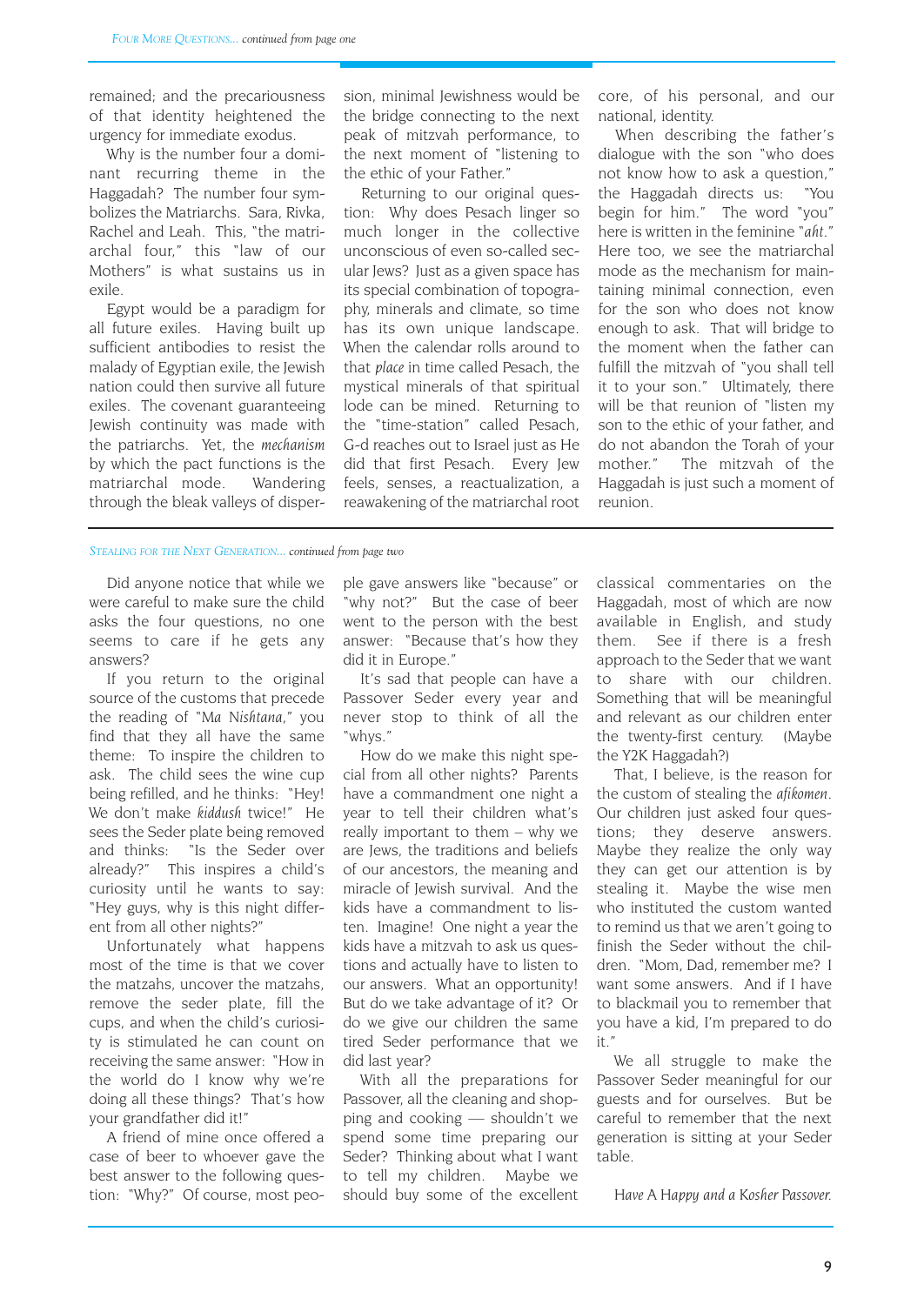Insights, explanations and comments for the fourteen pages of Talmud studied in the course of the worldwide Daf Yomi cycle.

## WEEKLY Daf

Yoma 86 - Succah 12

## When Opportunity Knocks

n incident involving the Sage Rav serves as an explana-<br>tion of a gemara elsewhere: Rav had been insulted by a<br>butcher in his community. He waited for the butcher to<br>ask forgiveness on erey Yom Kinnur, as is customary amon tion of a gemara elsewhere: Rav had been insulted by a butcher in his community. He waited for the butcher to ask forgiveness on erev Yom Kippur, as is customary among Jews. When this fellow failed to show up, Rav took the initiative of going to his shop, certain that once the butcher saw him he would seize the opportunity to make amends. When Rav entered the shop, the butcher was in the midst of chopping an animal head into pieces. He looked up from his work, noticed Rav and cried out "Are you Abba (Rav's name)? I want nothing to do with you!

As he continued chopping, a bone flew off the table, struck him in the throat and killed him. This was Heavenly punishment for showing such disrespect for a great Torah scholar.

The gemara (Rosh Hashana 16b) tells us that three books are opened on Rosh Hashana. One is the record of the very wicked, another of the very righteous and a third of the inbetween. The righteous are immediately inscribed and sealed for life. The very wicked are immediately inscribed and sealed for death. The fate of those in-between is left pending until Yom Kippur. If they merit, they are recorded for life; if not they are recorded for death.

The definition of an "in-between," says the gemara (Kiddushin 40a), is one who has as an equal amount of merits for his good deeds as debits for his transgressions. One more mitzvah can tip the scales and win salvation for him, and sometimes for an entire world which is equally balanced. It should follow that one whose record is balanced on Rosh Hashana need only tip the scales on the credit-side before Yom Kippur in order to be consigned to life. Why then does Rambam (Laws of Teshuva  $3:3$ ) state that only if he does teshuva  $-$  repents of his sins  $-$  does he gain a favorable verdict?

"Seek Hashem when He can be found," urges the Prophet Yeshaya, "call Him when He is near." (Yeshaya 55) And when, ask our Sages, is Hashem particularly near to us? "During the ten days between Rosh Hashana and Yom Kippur," answers Rabbi Abba ben Avuha. (Rosh Hashana 18a) When Hashem makes Himself so available for us to ask forgiveness and mend our ways, our failure to do so is a repetition of the disrespect shown by the butcher to Rav. This is so grave a transgression that a single mitzvah  $-$  and perhaps many more  $-$  cannot balance the scales of judgment against it. Shunning the opportunity to ask Divine forgiveness can only lead - like in the incident of  $\text{Rav}$  — to the gravest of consequences.

Yoma 87a

## Upwards and Sideways

succah must have at least three walls. Certain laws<br>were given at Sinai to Moshe, even though they were<br>not recorded in the Torah, which allow us to stretch the<br>definition of a wall. One of these is the concent of "gud gsi were given at Sinai to Moshe, even though they were definition of a wall. One of these is the concept of "gud asik" which enables us to see as reality an imaginary, upward extension of an existing wall.

Two examples of this are mentioned: 1) The succah has the required number of walls of the required minimum height. However, they do not reach up to the schach (roofing) which is supported by tall poles. We therefore apply "gud asik" and view the walls as extending upward and reaching the schach. 2) Four poles are placed on the corners of a roof and upon them the schach is placed. There are no visible walls supporting the schach, but (according to one opinion) by applying "gud asik" we extend the walls of the house upward so that they form the necessary walls.

Both of these cases are cited in Shulchan Aruch. Regarding the first case, the halachic authorities point out that "gud asik" applies even if there is a sideways gap between the (imaginary) upward extension and the schach, provided this gap is less than three tefachim (handbreaths). This is made possible by applying another one of those aforementioned oral laws, called "lavud," which allows us to view any gap of less than three tefachim as non-existent. (Shulchan Aruch Orach Chaim 630:9)

Regarding the second case, however, "gud asik" applies only if the poles in question are at the very edge of the roof. If they are not at the very edge, even if they are less than three tefachim away, we cannot "come to the rescue" with "lavud," and such a succah is invalid. (See Mishna Berura 630:31)

What is the difference?

Perhaps the answer lies in the dispute between the Sages Abaya and Rava regarding a platform erected in the center of a succah whose schach is above the maximum height  $-20$ cubits - for a kosher succah. This platform has the length and width dimensions required for a succah, and its height from the floor eliminates the problem of the schach being too high above it. The only problem is that this platform standing in the middle of the succah and removed from the succah walls has no walls of its own. Abaya states that we may apply gud asik and extend the platform walls upward to form succah walls, to which Rava counters that a succah must have recognizable walls. His thesis is that only if there are recognizable walls can they be extended, but the sides of a platform which are totally unrecognizable as walls cannot. This principle can help us distinguish between "case one" above in which the walls are recognizable and only need extending, and "case two" in which there is no recognizable relationship between the house walls and the area on the roof even slightly removed from them.

Succah 4b

## The Stolen Succah

The Torah commands us: "You shall make a festival of<br>Succos for yourself." (Devarim 16:13) This phrase<br>lends itself to different interpretations. Beis Shammai Succos for yourself." (Devarim 16:13) This phrase lends itself to different interpretations. Beis Shammai sees in it a requirement that in order to be valid, a succah must be built specifically for the purpose of fulfilling the mitzvah to dwell in a succah. Therefore, Beis Shammai disqualifies a succah built more than 30 days before the festival which was not built specifically for the mitzvah. Their interpretation of the passage is based on transposing the words to read "You shall make succahs for the (purpose of the) festival." Also, in the final phrase "for yourself" they see a requirement that the succah be made "for fulfillment of your mitzvah.

Beis Hillel, on the other hand, interprets "for yourself" as "of yourself," disqualifying a succah which is not yours but continued on page twelve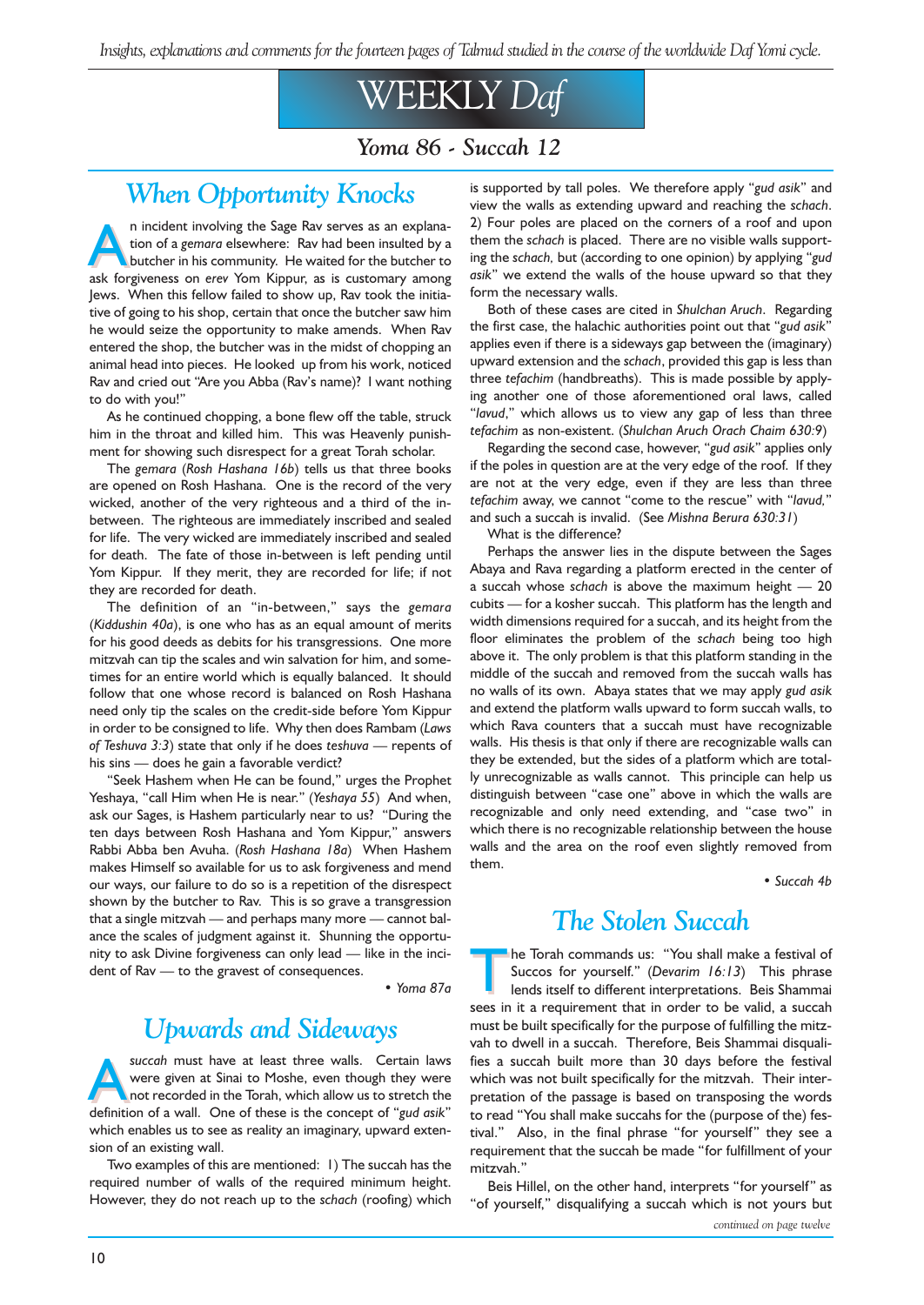### PARSHAS SHEMINI

## PARSHA Q&A

- 1. What date was "yom hashmini"?
- 2. Which of Aharon's korbanos atoned for the golden calf?
- 3. What korbanos did Aharon offer for the Jewish People?
- 4. What was unique about the chatas offered during the induction of the Mishkan?
- 5. When did Aharon bless the people with the birkas kohanim?
- 6. Why did Moshe go into the Ohel Mo'ed with Aharon?
- 7. Why did Nadav and Avihu die?
- 8. Aharon quietly accepted his sons' death. What reward did he receive for this?
- 9. What prohibitions apply to a person who is intoxicated?
- 10. Name the three chatas goat offerings that were sacrificed on the day of the inauguration of the Mishkan.
- 11. Which he-goat chatas did Aharon burn completely and why?
- 12. Why did Moshe direct his harsh words at Aharon's sons?
- 13. Moshe was upset that Aharon and his sons did not eat the chatas. Why?
- 14. Why did Hashem choose Moshe, Aharon, Elazar, and Isamar as His messengers to tell the Jewish People the laws of kashrus?
- 15. What are the signs of a kosher land animal?
- 16. How many non-kosher animals display only one sign of kashrus? What are they?
- 17. If a fish sheds its fins and scales when out of the water, is it kosher?
- 18. Why is a stork called chasida in Hebrew?
- 19. The chagav is a kosher insect. Why don't we eat it?
- 20. What requirements must be met in order for water to maintain its status of purity?

#### Answers to this Week's Questions

All references are to the verses and Rashi's commentary, unless otherwise stated

- 1. 9:1 First of Nissan.
- 2. 9:2 The calf offered as a korban chatas.
- 3. 9:3,4 A he-goat as a chatas, a calf and a lamb for an olah, an ox and a ram for shelamim, and a minchah.
- 4. 9:11 It's the only example of a chatas offered on the courtyard mizbe'ach that was burned.
- 5. 9:22 When he finished offering the korbanos, before descending from the mizbe'ach.
- 6. 9:23 For one of two reasons: Either to teach Aharon about the service of the incense, or to pray for the Shechina to dwell with Israel.
- 7. 10:2 Rashi offers two reasons: Either because they gave a halachic ruling in Moshe's presence, or because they entered the Mishkan after drinking intoxicating wine.
- 8. 10:3 A portion of the Torah was given solely through Aharon.
- 9. 10:9-11 He may not give a halachic ruling. Also, a kohen is forbidden to enter the Ohel Mo'ed, approach the mizbe'ach, or perform the avoda.
- 10. 10:16 The goat offerings of the inauguration ceremo-

ny, of Rosh Chodesh, and of Nachshon ben Aminadav.

- 11. 10:16 The Rosh Chodesh chatas: Either because it became tamei, or because the kohanim were forbidden to eat from it while in the state of aninus (mourn $in \sigma$ ).
- 12. 10:16 Out of respect for Aharon, Moshe directed his anger at his sons and not directly at Aharon.
- 13. 10:17 Because only when the kohanim eat the chatas are the sins of the owners atoned.
- 14. 11:2 Because they accepted the deaths of Nadav and Avihu in silence.
- 15. 11:3 An animal whose hooves are completely split and who chews its cud.
- 16. 11:4,5,6,7 Four: Camel, shafan, hare, and pig.
- 17. 11:12 Yes.
- 18. 11:19 Because it acts with chesed (kindness) toward other storks regarding food.
- 19. 11:21 We have lost the tradition and are not able to identify the kosher chagav.
- 20. 11:36 It must be connected to the ground (i.e., a spring or a cistern).

## I Didnt Know That

"Moshe asked: 'Why didn't you eat the sin offering?' Aharon answered: 'Were I to have eaten this day's sin offering, would Hashem approve?' Moshe heard and he approved." (10:17-20)

Our Sages explain that the above exchange between Moshe and Aharon was actually a halachic dialogue regarding the question: Was Aharon, while mourning for his yet unburied sons, allowed to eat from the special inaugural offerings?

This is the first place in the Torah text where we find the classic exercise of Torah Sheba'al Peh, the Oral Law, in which reasoning is used to ascertain the halacha.

Rabbi Tzaddok Hakohen

## Recommended Reading List

#### **RAMBAN**

9:17 Relation of Miluim and Shemini Korbanos to Tamid 10:15 Heaving and Waving

#### **SEFER HACHINUCH**

149 Dignity in the House of Hashem 150 Respect for the Service